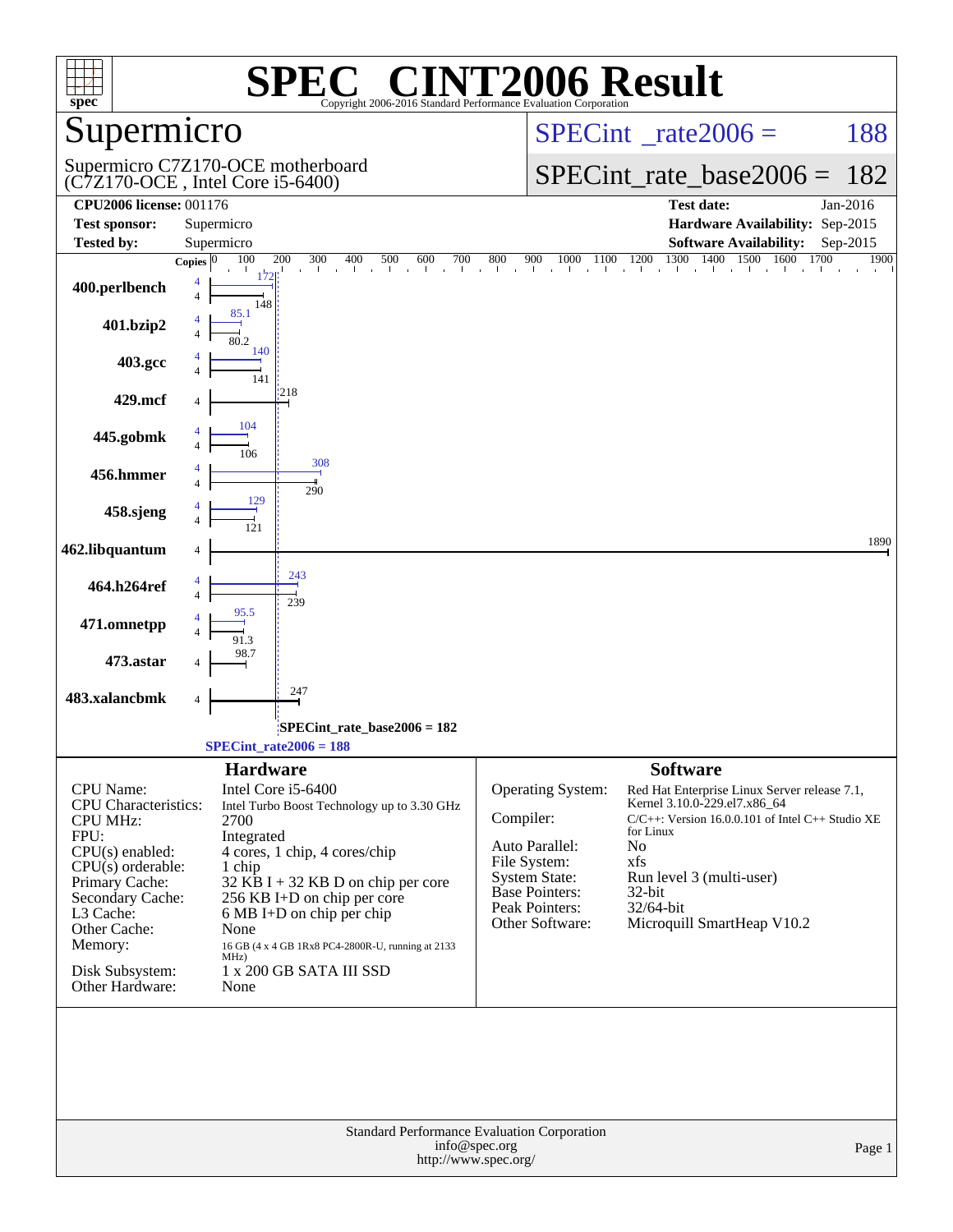

## Supermicro

(C7Z170-OCE , Intel Core i5-6400) Supermicro C7Z170-OCE motherboard SPECint rate $2006 = 188$ 

# [SPECint\\_rate\\_base2006 =](http://www.spec.org/auto/cpu2006/Docs/result-fields.html#SPECintratebase2006) 182

**[CPU2006 license:](http://www.spec.org/auto/cpu2006/Docs/result-fields.html#CPU2006license)** 001176 **[Test date:](http://www.spec.org/auto/cpu2006/Docs/result-fields.html#Testdate)** Jan-2016 **[Test sponsor:](http://www.spec.org/auto/cpu2006/Docs/result-fields.html#Testsponsor)** Supermicro **[Hardware Availability:](http://www.spec.org/auto/cpu2006/Docs/result-fields.html#HardwareAvailability)** Sep-2015 **[Tested by:](http://www.spec.org/auto/cpu2006/Docs/result-fields.html#Testedby)** Supermicro **Supermicro [Software Availability:](http://www.spec.org/auto/cpu2006/Docs/result-fields.html#SoftwareAvailability)** Sep-2015

#### **[Results Table](http://www.spec.org/auto/cpu2006/Docs/result-fields.html#ResultsTable)**

|                                                                                                          | <b>Base</b>   |                |       |                |       |                | <b>Peak</b> |                |                |              |                |              |                |              |
|----------------------------------------------------------------------------------------------------------|---------------|----------------|-------|----------------|-------|----------------|-------------|----------------|----------------|--------------|----------------|--------------|----------------|--------------|
| <b>Benchmark</b>                                                                                         | <b>Copies</b> | <b>Seconds</b> | Ratio | <b>Seconds</b> | Ratio | <b>Seconds</b> | Ratio       | <b>Copies</b>  | <b>Seconds</b> | <b>Ratio</b> | <b>Seconds</b> | <b>Ratio</b> | <b>Seconds</b> | <b>Ratio</b> |
| 400.perlbench                                                                                            |               | 264            | 148   | 265            | 148   | 265            | 148         | 4              | 227            | 172          | 228            | 172          | 228            | <u>172</u>   |
| 401.bzip2                                                                                                |               | 481            | 80.2  | 481            | 80.2  | 482            | 80.1        | $\overline{4}$ | 453            | 85.1         | 454            | 85.0         | 453            | 85.2         |
| $403.\mathrm{gcc}$                                                                                       |               | 229            | 141   | 229            | 141   | 229            | 141         | $\overline{4}$ | 229            | 141          | 230            | 140          | 230            | 140          |
| $429$ .mcf                                                                                               |               | 167            | 219   | 167            | 218   | 168            | 217         | $\overline{4}$ | 167            | 219          | 167            | 218          | 168            | 217          |
| 445.gobmk                                                                                                |               | 395            | 106   | 395            | 106   | 396            | 106         | $\overline{4}$ | 402            | 104          | 402            | <u>104</u>   | 403            | 104          |
| 456.hmmer                                                                                                |               | 127            | 295   | 129            | 290   | 129            | 290         | $\overline{4}$ | 121            | 307          | 121            | 308          | 121            | 308          |
| $458$ .sjeng                                                                                             |               | 399            | 121   | 399            | 121   | 399            | 121         | $\overline{4}$ | 376            | 129          | 376            | 129          | 376            | <u>129</u>   |
| 462.libquantum                                                                                           |               | 43.9           | 1890  | 43.9           | 1890  | 44.0           | 1880        | 4              | 43.9           | 1890         | 43.9           | 1890         | 44.0           | 1880         |
| 464.h264ref                                                                                              |               | 370            | 239   | 370            | 239   | 370            | 240         | $\overline{4}$ | 364            | 243          | 364            | 243          | 365            | 242          |
| 471.omnetpp                                                                                              |               | 274            | 91.3  | 273            | 91.5  | 274            | 91.3        | 4              | 262            | 95.6         | 263            | 95.2         | 262            | 95.5         |
| 473.astar                                                                                                |               | 285            | 98.7  | 283            | 99.1  | 285            | 98.7        | $\overline{4}$ | 285            | 98.7         | 283            | 99.1         | 285            | 98.7         |
| 483.xalancbmk                                                                                            | Δ             | 111            | 248   | 112            | 246   | 112            | 247         | $\overline{4}$ | 111            | 248          | 112            | 246          | 112            | 247          |
| Results appear in the order in which they were run. Bold underlined text indicates a median measurement. |               |                |       |                |       |                |             |                |                |              |                |              |                |              |

#### **[Submit Notes](http://www.spec.org/auto/cpu2006/Docs/result-fields.html#SubmitNotes)**

 The taskset mechanism was used to bind copies to processors. The config file option 'submit' was used to generate taskset commands to bind each copy to a specific processor. For details, please see the config file.

### **[Operating System Notes](http://www.spec.org/auto/cpu2006/Docs/result-fields.html#OperatingSystemNotes)**

Stack size set to unlimited using "ulimit -s unlimited"

#### **[Platform Notes](http://www.spec.org/auto/cpu2006/Docs/result-fields.html#PlatformNotes)**

 As tested, the system used a Supermicro CSE-743TQ-1200B-SQ chassis. The chassis is configured with a PWS-1K25P-PQ power supply, 1 SNK-P0051AP4 heatsink, as well as 1 FAN-0103L4 rear fan and 2 FAN-0104L4 chassis fan. Sysinfo program /usr/cpu2006/config/sysinfo.rev6914 \$Rev: 6914 \$ \$Date:: 2014-06-25 #\$ e3fbb8667b5a285932ceab81e28219e1 running on C7Z170-01 Fri Jan 1 11:14:04 2016 This section contains SUT (System Under Test) info as seen by

 some common utilities. To remove or add to this section, see: <http://www.spec.org/cpu2006/Docs/config.html#sysinfo>

 From /proc/cpuinfo model name : Intel(R) Core(TM) i5-6400 CPU @ 2.70GHz 1 "physical id"s (chips) 4 "processors" cores, siblings (Caution: counting these is hw and system dependent. The following excerpts from /proc/cpuinfo might not be reliable. Use with Continued on next page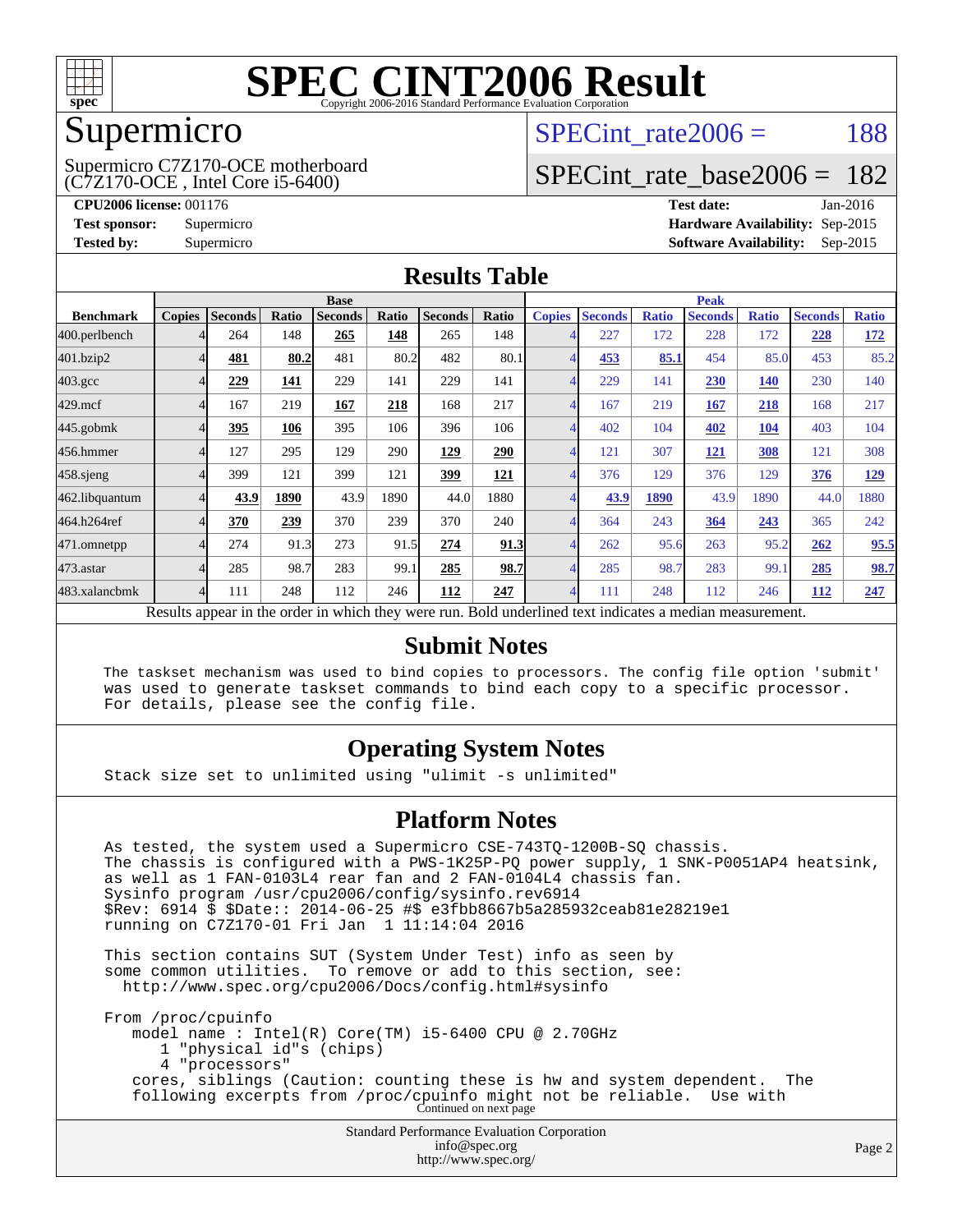

## Supermicro

(C7Z170-OCE , Intel Core i5-6400) Supermicro C7Z170-OCE motherboard  $SPECint rate2006 = 188$ 

[SPECint\\_rate\\_base2006 =](http://www.spec.org/auto/cpu2006/Docs/result-fields.html#SPECintratebase2006) 182

**[CPU2006 license:](http://www.spec.org/auto/cpu2006/Docs/result-fields.html#CPU2006license)** 001176 **[Test date:](http://www.spec.org/auto/cpu2006/Docs/result-fields.html#Testdate)** Jan-2016 **[Test sponsor:](http://www.spec.org/auto/cpu2006/Docs/result-fields.html#Testsponsor)** Supermicro **[Hardware Availability:](http://www.spec.org/auto/cpu2006/Docs/result-fields.html#HardwareAvailability)** Sep-2015 **[Tested by:](http://www.spec.org/auto/cpu2006/Docs/result-fields.html#Testedby)** Supermicro **Supermicro [Software Availability:](http://www.spec.org/auto/cpu2006/Docs/result-fields.html#SoftwareAvailability)** Sep-2015

#### **[Platform Notes \(Continued\)](http://www.spec.org/auto/cpu2006/Docs/result-fields.html#PlatformNotes)**

 caution.) cpu cores : 4 siblings : 4 physical 0: cores 0 1 2 3 cache size : 6144 KB From /proc/meminfo MemTotal: 16206808 kB HugePages\_Total: 0<br>Hugepagesize: 2048 kB Hugepagesize: From /etc/\*release\* /etc/\*version\* os-release: NAME="Red Hat Enterprise Linux Server" VERSION="7.1 (Maipo)" ID="rhel" ID\_LIKE="fedora" VERSION\_ID="7.1" PRETTY\_NAME="Red Hat Enterprise Linux Server 7.1 (Maipo)" ANSI\_COLOR="0;31" CPE\_NAME="cpe:/o:redhat:enterprise\_linux:7.1:GA:server" redhat-release: Red Hat Enterprise Linux Server release 7.1 (Maipo) system-release: Red Hat Enterprise Linux Server release 7.1 (Maipo) system-release-cpe: cpe:/o:redhat:enterprise\_linux:7.1:ga:server uname -a: Linux C7Z170-01 3.10.0-229.el7.x86\_64 #1 SMP Thu Jan 29 18:37:38 EST 2015 x86\_64 x86\_64 x86\_64 GNU/Linux run-level 3 Jan 1 01:43 SPEC is set to: /usr/cpu2006 Filesystem Type Size Used Avail Use% Mounted on /dev/sda2 xfs 183G 32G 151G 18% / Additional information from dmidecode: Warning: Use caution when you interpret this section. The 'dmidecode' program reads system data which is "intended to allow hardware to be accurately determined", but the intent may not be met, as there are frequent changes to hardware, firmware, and the "DMTF SMBIOS" standard. BIOS American Megatrends Inc. 1.0 12/14/2015 Memory: 4x 0420 F4-2800C16-4GRK 4 GB 1 rank 2133 MHz (End of data from sysinfo program)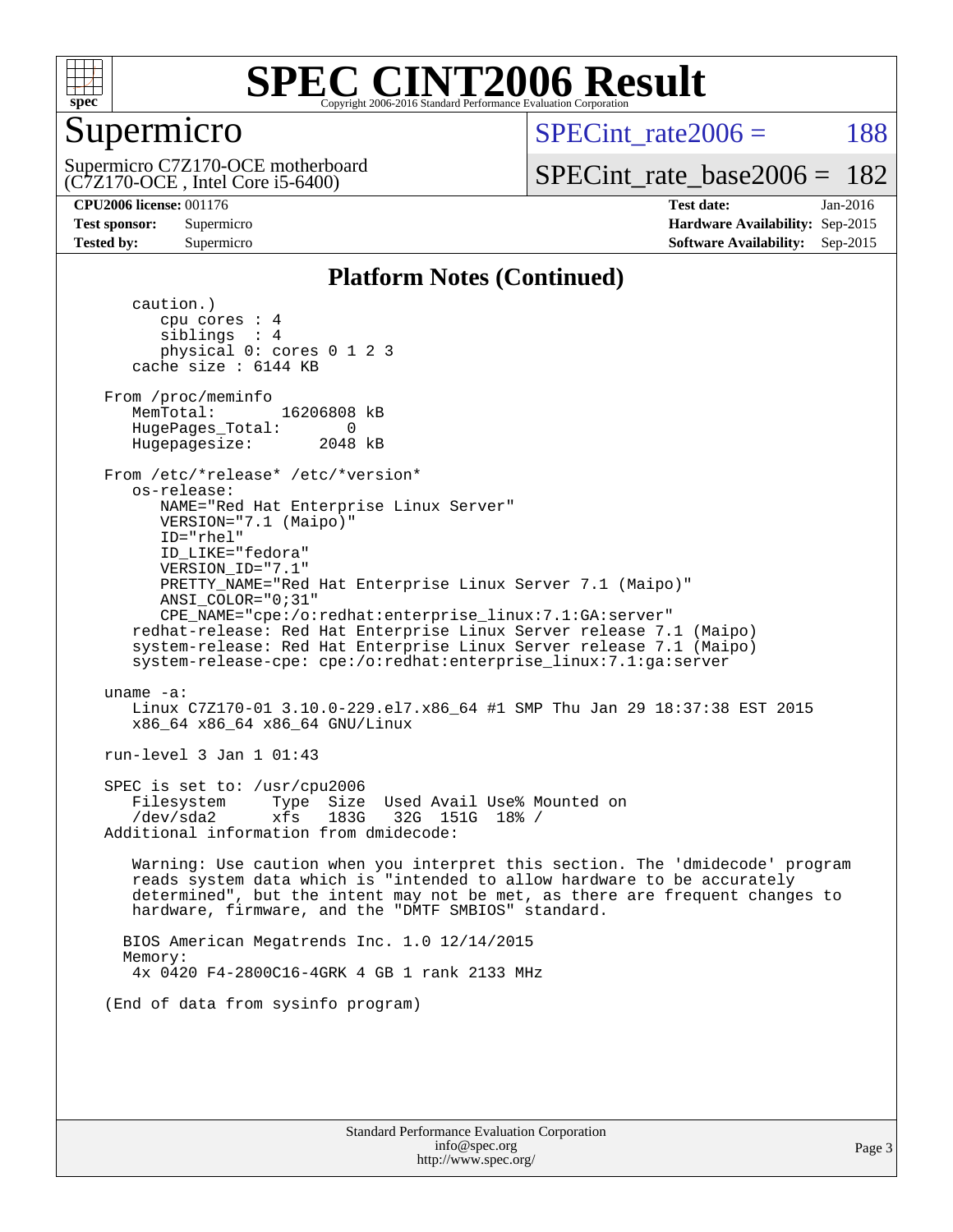

# Supermicro

(C7Z170-OCE , Intel Core i5-6400) Supermicro C7Z170-OCE motherboard SPECint rate $2006 = 188$ 

[SPECint\\_rate\\_base2006 =](http://www.spec.org/auto/cpu2006/Docs/result-fields.html#SPECintratebase2006) 182

**[Tested by:](http://www.spec.org/auto/cpu2006/Docs/result-fields.html#Testedby)** Supermicro **Supermicro [Software Availability:](http://www.spec.org/auto/cpu2006/Docs/result-fields.html#SoftwareAvailability)** Sep-2015

**[CPU2006 license:](http://www.spec.org/auto/cpu2006/Docs/result-fields.html#CPU2006license)** 001176 **[Test date:](http://www.spec.org/auto/cpu2006/Docs/result-fields.html#Testdate)** Jan-2016 **[Test sponsor:](http://www.spec.org/auto/cpu2006/Docs/result-fields.html#Testsponsor)** Supermicro **[Hardware Availability:](http://www.spec.org/auto/cpu2006/Docs/result-fields.html#HardwareAvailability)** Sep-2015

#### **[General Notes](http://www.spec.org/auto/cpu2006/Docs/result-fields.html#GeneralNotes)**

Environment variables set by runspec before the start of the run: LD LIBRARY PATH = "/usr/cpu2006/libs/32:/usr/cpu2006/libs/64:/usr/cpu2006/sh"

 Binaries compiled on a system with 1x Intel Core i5-4670K CPU + 32GB memory using RedHat EL 7.1 Transparent Huge Pages enabled with: echo always > /sys/kernel/mm/transparent\_hugepage/enabled

## **[Base Compiler Invocation](http://www.spec.org/auto/cpu2006/Docs/result-fields.html#BaseCompilerInvocation)**

[C benchmarks](http://www.spec.org/auto/cpu2006/Docs/result-fields.html#Cbenchmarks):

[icc -m32 -L/opt/intel/compilers\\_and\\_libraries\\_2016/linux/compiler/lib/ia32\\_lin](http://www.spec.org/cpu2006/results/res2016q1/cpu2006-20160106-38547.flags.html#user_CCbase_intel_icc_e10256ba5924b668798078a321b0cb3f)

#### [C++ benchmarks:](http://www.spec.org/auto/cpu2006/Docs/result-fields.html#CXXbenchmarks)

[icpc -m32 -L/opt/intel/compilers\\_and\\_libraries\\_2016/linux/compiler/lib/ia32\\_lin](http://www.spec.org/cpu2006/results/res2016q1/cpu2006-20160106-38547.flags.html#user_CXXbase_intel_icpc_b4f50a394bdb4597aa5879c16bc3f5c5)

# **[Base Portability Flags](http://www.spec.org/auto/cpu2006/Docs/result-fields.html#BasePortabilityFlags)**

 400.perlbench: [-D\\_FILE\\_OFFSET\\_BITS=64](http://www.spec.org/cpu2006/results/res2016q1/cpu2006-20160106-38547.flags.html#user_basePORTABILITY400_perlbench_file_offset_bits_64_438cf9856305ebd76870a2c6dc2689ab) [-DSPEC\\_CPU\\_LINUX\\_IA32](http://www.spec.org/cpu2006/results/res2016q1/cpu2006-20160106-38547.flags.html#b400.perlbench_baseCPORTABILITY_DSPEC_CPU_LINUX_IA32)  $401.bzip2: -D$ FILE\_OFFSET\_BITS=64 403.gcc: [-D\\_FILE\\_OFFSET\\_BITS=64](http://www.spec.org/cpu2006/results/res2016q1/cpu2006-20160106-38547.flags.html#user_basePORTABILITY403_gcc_file_offset_bits_64_438cf9856305ebd76870a2c6dc2689ab) 429.mcf: [-D\\_FILE\\_OFFSET\\_BITS=64](http://www.spec.org/cpu2006/results/res2016q1/cpu2006-20160106-38547.flags.html#user_basePORTABILITY429_mcf_file_offset_bits_64_438cf9856305ebd76870a2c6dc2689ab) 445.gobmk: [-D\\_FILE\\_OFFSET\\_BITS=64](http://www.spec.org/cpu2006/results/res2016q1/cpu2006-20160106-38547.flags.html#user_basePORTABILITY445_gobmk_file_offset_bits_64_438cf9856305ebd76870a2c6dc2689ab) 456.hmmer: [-D\\_FILE\\_OFFSET\\_BITS=64](http://www.spec.org/cpu2006/results/res2016q1/cpu2006-20160106-38547.flags.html#user_basePORTABILITY456_hmmer_file_offset_bits_64_438cf9856305ebd76870a2c6dc2689ab) 458.sjeng: [-D\\_FILE\\_OFFSET\\_BITS=64](http://www.spec.org/cpu2006/results/res2016q1/cpu2006-20160106-38547.flags.html#user_basePORTABILITY458_sjeng_file_offset_bits_64_438cf9856305ebd76870a2c6dc2689ab) 462.libquantum: [-D\\_FILE\\_OFFSET\\_BITS=64](http://www.spec.org/cpu2006/results/res2016q1/cpu2006-20160106-38547.flags.html#user_basePORTABILITY462_libquantum_file_offset_bits_64_438cf9856305ebd76870a2c6dc2689ab) [-DSPEC\\_CPU\\_LINUX](http://www.spec.org/cpu2006/results/res2016q1/cpu2006-20160106-38547.flags.html#b462.libquantum_baseCPORTABILITY_DSPEC_CPU_LINUX) 464.h264ref: [-D\\_FILE\\_OFFSET\\_BITS=64](http://www.spec.org/cpu2006/results/res2016q1/cpu2006-20160106-38547.flags.html#user_basePORTABILITY464_h264ref_file_offset_bits_64_438cf9856305ebd76870a2c6dc2689ab) 471.omnetpp: [-D\\_FILE\\_OFFSET\\_BITS=64](http://www.spec.org/cpu2006/results/res2016q1/cpu2006-20160106-38547.flags.html#user_basePORTABILITY471_omnetpp_file_offset_bits_64_438cf9856305ebd76870a2c6dc2689ab) 473.astar: [-D\\_FILE\\_OFFSET\\_BITS=64](http://www.spec.org/cpu2006/results/res2016q1/cpu2006-20160106-38547.flags.html#user_basePORTABILITY473_astar_file_offset_bits_64_438cf9856305ebd76870a2c6dc2689ab) 483.xalancbmk: [-D\\_FILE\\_OFFSET\\_BITS=64](http://www.spec.org/cpu2006/results/res2016q1/cpu2006-20160106-38547.flags.html#user_basePORTABILITY483_xalancbmk_file_offset_bits_64_438cf9856305ebd76870a2c6dc2689ab) [-DSPEC\\_CPU\\_LINUX](http://www.spec.org/cpu2006/results/res2016q1/cpu2006-20160106-38547.flags.html#b483.xalancbmk_baseCXXPORTABILITY_DSPEC_CPU_LINUX)

### **[Base Optimization Flags](http://www.spec.org/auto/cpu2006/Docs/result-fields.html#BaseOptimizationFlags)**

[C benchmarks](http://www.spec.org/auto/cpu2006/Docs/result-fields.html#Cbenchmarks):

[-xCORE-AVX2](http://www.spec.org/cpu2006/results/res2016q1/cpu2006-20160106-38547.flags.html#user_CCbase_f-xAVX2_5f5fc0cbe2c9f62c816d3e45806c70d7) [-ipo](http://www.spec.org/cpu2006/results/res2016q1/cpu2006-20160106-38547.flags.html#user_CCbase_f-ipo) [-O3](http://www.spec.org/cpu2006/results/res2016q1/cpu2006-20160106-38547.flags.html#user_CCbase_f-O3) [-no-prec-div](http://www.spec.org/cpu2006/results/res2016q1/cpu2006-20160106-38547.flags.html#user_CCbase_f-no-prec-div) [-opt-prefetch](http://www.spec.org/cpu2006/results/res2016q1/cpu2006-20160106-38547.flags.html#user_CCbase_f-opt-prefetch)

[C++ benchmarks:](http://www.spec.org/auto/cpu2006/Docs/result-fields.html#CXXbenchmarks)

[-xCORE-AVX2](http://www.spec.org/cpu2006/results/res2016q1/cpu2006-20160106-38547.flags.html#user_CXXbase_f-xAVX2_5f5fc0cbe2c9f62c816d3e45806c70d7) [-ipo](http://www.spec.org/cpu2006/results/res2016q1/cpu2006-20160106-38547.flags.html#user_CXXbase_f-ipo) [-O3](http://www.spec.org/cpu2006/results/res2016q1/cpu2006-20160106-38547.flags.html#user_CXXbase_f-O3) [-no-prec-div](http://www.spec.org/cpu2006/results/res2016q1/cpu2006-20160106-38547.flags.html#user_CXXbase_f-no-prec-div) [-opt-prefetch](http://www.spec.org/cpu2006/results/res2016q1/cpu2006-20160106-38547.flags.html#user_CXXbase_f-opt-prefetch) [-Wl,-z,muldefs](http://www.spec.org/cpu2006/results/res2016q1/cpu2006-20160106-38547.flags.html#user_CXXbase_link_force_multiple1_74079c344b956b9658436fd1b6dd3a8a) [-L/sh -lsmartheap](http://www.spec.org/cpu2006/results/res2016q1/cpu2006-20160106-38547.flags.html#user_CXXbase_SmartHeap_32f6c82aa1ed9c52345d30cf6e4a0499)

### **[Base Other Flags](http://www.spec.org/auto/cpu2006/Docs/result-fields.html#BaseOtherFlags)**

[C benchmarks](http://www.spec.org/auto/cpu2006/Docs/result-fields.html#Cbenchmarks):

Continued on next page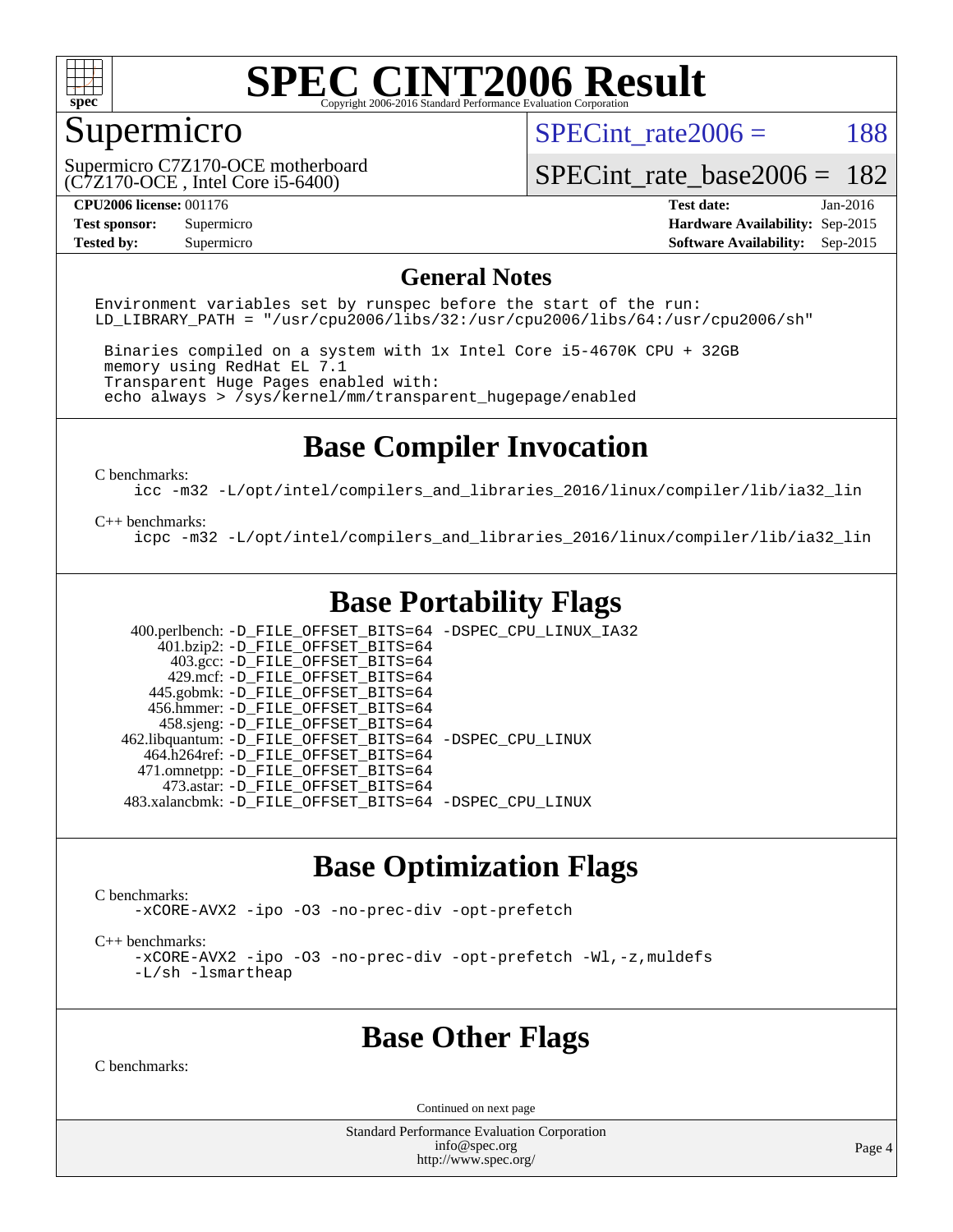

# Supermicro

SPECint rate $2006 = 188$ 

(C7Z170-OCE , Intel Core i5-6400) Supermicro C7Z170-OCE motherboard

[SPECint\\_rate\\_base2006 =](http://www.spec.org/auto/cpu2006/Docs/result-fields.html#SPECintratebase2006) 182

**[CPU2006 license:](http://www.spec.org/auto/cpu2006/Docs/result-fields.html#CPU2006license)** 001176 **[Test date:](http://www.spec.org/auto/cpu2006/Docs/result-fields.html#Testdate)** Jan-2016 **[Test sponsor:](http://www.spec.org/auto/cpu2006/Docs/result-fields.html#Testsponsor)** Supermicro **[Hardware Availability:](http://www.spec.org/auto/cpu2006/Docs/result-fields.html#HardwareAvailability)** Sep-2015 **[Tested by:](http://www.spec.org/auto/cpu2006/Docs/result-fields.html#Testedby)** Supermicro **[Software Availability:](http://www.spec.org/auto/cpu2006/Docs/result-fields.html#SoftwareAvailability)** Sep-2015

# **[Base Other Flags \(Continued\)](http://www.spec.org/auto/cpu2006/Docs/result-fields.html#BaseOtherFlags)**

403.gcc: [-Dalloca=\\_alloca](http://www.spec.org/cpu2006/results/res2016q1/cpu2006-20160106-38547.flags.html#b403.gcc_baseEXTRA_CFLAGS_Dalloca_be3056838c12de2578596ca5467af7f3)

# **[Peak Compiler Invocation](http://www.spec.org/auto/cpu2006/Docs/result-fields.html#PeakCompilerInvocation)**

[C benchmarks \(except as noted below\)](http://www.spec.org/auto/cpu2006/Docs/result-fields.html#Cbenchmarksexceptasnotedbelow):

[icc -m32 -L/opt/intel/compilers\\_and\\_libraries\\_2016/linux/compiler/lib/ia32\\_lin](http://www.spec.org/cpu2006/results/res2016q1/cpu2006-20160106-38547.flags.html#user_CCpeak_intel_icc_e10256ba5924b668798078a321b0cb3f)

400.perlbench: [icc -m64](http://www.spec.org/cpu2006/results/res2016q1/cpu2006-20160106-38547.flags.html#user_peakCCLD400_perlbench_intel_icc_64bit_bda6cc9af1fdbb0edc3795bac97ada53)

401.bzip2: [icc -m64](http://www.spec.org/cpu2006/results/res2016q1/cpu2006-20160106-38547.flags.html#user_peakCCLD401_bzip2_intel_icc_64bit_bda6cc9af1fdbb0edc3795bac97ada53)

456.hmmer: [icc -m64](http://www.spec.org/cpu2006/results/res2016q1/cpu2006-20160106-38547.flags.html#user_peakCCLD456_hmmer_intel_icc_64bit_bda6cc9af1fdbb0edc3795bac97ada53)

458.sjeng: [icc -m64](http://www.spec.org/cpu2006/results/res2016q1/cpu2006-20160106-38547.flags.html#user_peakCCLD458_sjeng_intel_icc_64bit_bda6cc9af1fdbb0edc3795bac97ada53)

#### [C++ benchmarks:](http://www.spec.org/auto/cpu2006/Docs/result-fields.html#CXXbenchmarks)

[icpc -m32 -L/opt/intel/compilers\\_and\\_libraries\\_2016/linux/compiler/lib/ia32\\_lin](http://www.spec.org/cpu2006/results/res2016q1/cpu2006-20160106-38547.flags.html#user_CXXpeak_intel_icpc_b4f50a394bdb4597aa5879c16bc3f5c5)

# **[Peak Portability Flags](http://www.spec.org/auto/cpu2006/Docs/result-fields.html#PeakPortabilityFlags)**

 400.perlbench: [-D\\_FILE\\_OFFSET\\_BITS=64](http://www.spec.org/cpu2006/results/res2016q1/cpu2006-20160106-38547.flags.html#user_peakPORTABILITY400_perlbench_file_offset_bits_64_438cf9856305ebd76870a2c6dc2689ab) [-DSPEC\\_CPU\\_LP64](http://www.spec.org/cpu2006/results/res2016q1/cpu2006-20160106-38547.flags.html#b400.perlbench_peakCPORTABILITY_DSPEC_CPU_LP64) [-DSPEC\\_CPU\\_LINUX\\_X64](http://www.spec.org/cpu2006/results/res2016q1/cpu2006-20160106-38547.flags.html#b400.perlbench_peakCPORTABILITY_DSPEC_CPU_LINUX_X64) 401.bzip2: [-D\\_FILE\\_OFFSET\\_BITS=64](http://www.spec.org/cpu2006/results/res2016q1/cpu2006-20160106-38547.flags.html#user_peakPORTABILITY401_bzip2_file_offset_bits_64_438cf9856305ebd76870a2c6dc2689ab) [-DSPEC\\_CPU\\_LP64](http://www.spec.org/cpu2006/results/res2016q1/cpu2006-20160106-38547.flags.html#suite_peakCPORTABILITY401_bzip2_DSPEC_CPU_LP64) 403.gcc: [-D\\_FILE\\_OFFSET\\_BITS=64](http://www.spec.org/cpu2006/results/res2016q1/cpu2006-20160106-38547.flags.html#user_peakPORTABILITY403_gcc_file_offset_bits_64_438cf9856305ebd76870a2c6dc2689ab) 429.mcf: [-D\\_FILE\\_OFFSET\\_BITS=64](http://www.spec.org/cpu2006/results/res2016q1/cpu2006-20160106-38547.flags.html#user_peakPORTABILITY429_mcf_file_offset_bits_64_438cf9856305ebd76870a2c6dc2689ab) 445.gobmk: [-D\\_FILE\\_OFFSET\\_BITS=64](http://www.spec.org/cpu2006/results/res2016q1/cpu2006-20160106-38547.flags.html#user_peakPORTABILITY445_gobmk_file_offset_bits_64_438cf9856305ebd76870a2c6dc2689ab) 456.hmmer: [-D\\_FILE\\_OFFSET\\_BITS=64](http://www.spec.org/cpu2006/results/res2016q1/cpu2006-20160106-38547.flags.html#user_peakPORTABILITY456_hmmer_file_offset_bits_64_438cf9856305ebd76870a2c6dc2689ab) [-DSPEC\\_CPU\\_LP64](http://www.spec.org/cpu2006/results/res2016q1/cpu2006-20160106-38547.flags.html#suite_peakCPORTABILITY456_hmmer_DSPEC_CPU_LP64) 458.sjeng: [-D\\_FILE\\_OFFSET\\_BITS=64](http://www.spec.org/cpu2006/results/res2016q1/cpu2006-20160106-38547.flags.html#user_peakPORTABILITY458_sjeng_file_offset_bits_64_438cf9856305ebd76870a2c6dc2689ab) [-DSPEC\\_CPU\\_LP64](http://www.spec.org/cpu2006/results/res2016q1/cpu2006-20160106-38547.flags.html#suite_peakCPORTABILITY458_sjeng_DSPEC_CPU_LP64) 462.libquantum: [-D\\_FILE\\_OFFSET\\_BITS=64](http://www.spec.org/cpu2006/results/res2016q1/cpu2006-20160106-38547.flags.html#user_peakPORTABILITY462_libquantum_file_offset_bits_64_438cf9856305ebd76870a2c6dc2689ab) [-DSPEC\\_CPU\\_LINUX](http://www.spec.org/cpu2006/results/res2016q1/cpu2006-20160106-38547.flags.html#b462.libquantum_peakCPORTABILITY_DSPEC_CPU_LINUX) 464.h264ref: [-D\\_FILE\\_OFFSET\\_BITS=64](http://www.spec.org/cpu2006/results/res2016q1/cpu2006-20160106-38547.flags.html#user_peakPORTABILITY464_h264ref_file_offset_bits_64_438cf9856305ebd76870a2c6dc2689ab) 471.omnetpp: [-D\\_FILE\\_OFFSET\\_BITS=64](http://www.spec.org/cpu2006/results/res2016q1/cpu2006-20160106-38547.flags.html#user_peakPORTABILITY471_omnetpp_file_offset_bits_64_438cf9856305ebd76870a2c6dc2689ab) 473.astar: [-D\\_FILE\\_OFFSET\\_BITS=64](http://www.spec.org/cpu2006/results/res2016q1/cpu2006-20160106-38547.flags.html#user_peakPORTABILITY473_astar_file_offset_bits_64_438cf9856305ebd76870a2c6dc2689ab) 483.xalancbmk: [-D\\_FILE\\_OFFSET\\_BITS=64](http://www.spec.org/cpu2006/results/res2016q1/cpu2006-20160106-38547.flags.html#user_peakPORTABILITY483_xalancbmk_file_offset_bits_64_438cf9856305ebd76870a2c6dc2689ab) [-DSPEC\\_CPU\\_LINUX](http://www.spec.org/cpu2006/results/res2016q1/cpu2006-20160106-38547.flags.html#b483.xalancbmk_peakCXXPORTABILITY_DSPEC_CPU_LINUX)

### **[Peak Optimization Flags](http://www.spec.org/auto/cpu2006/Docs/result-fields.html#PeakOptimizationFlags)**

[C benchmarks](http://www.spec.org/auto/cpu2006/Docs/result-fields.html#Cbenchmarks):

 400.perlbench: [-xCORE-AVX2](http://www.spec.org/cpu2006/results/res2016q1/cpu2006-20160106-38547.flags.html#user_peakPASS2_CFLAGSPASS2_LDCFLAGS400_perlbench_f-xAVX2_5f5fc0cbe2c9f62c816d3e45806c70d7)(pass 2) [-prof-gen:threadsafe](http://www.spec.org/cpu2006/results/res2016q1/cpu2006-20160106-38547.flags.html#user_peakPASS1_CFLAGSPASS1_LDCFLAGS400_perlbench_prof_gen_21a26eb79f378b550acd7bec9fe4467a)(pass 1)  $-i\text{po}(pass 2) -\tilde{O}3(pass 2)$  [-no-prec-div](http://www.spec.org/cpu2006/results/res2016q1/cpu2006-20160106-38547.flags.html#user_peakPASS2_CFLAGSPASS2_LDCFLAGS400_perlbench_f-no-prec-div)(pass 2) [-par-num-threads=1](http://www.spec.org/cpu2006/results/res2016q1/cpu2006-20160106-38547.flags.html#user_peakPASS1_CFLAGSPASS1_LDCFLAGS400_perlbench_par_num_threads_786a6ff141b4e9e90432e998842df6c2)(pass 1) [-prof-use](http://www.spec.org/cpu2006/results/res2016q1/cpu2006-20160106-38547.flags.html#user_peakPASS2_CFLAGSPASS2_LDCFLAGS400_perlbench_prof_use_bccf7792157ff70d64e32fe3e1250b55)(pass 2) [-auto-ilp32](http://www.spec.org/cpu2006/results/res2016q1/cpu2006-20160106-38547.flags.html#user_peakCOPTIMIZE400_perlbench_f-auto-ilp32)

 401.bzip2: [-xCORE-AVX2](http://www.spec.org/cpu2006/results/res2016q1/cpu2006-20160106-38547.flags.html#user_peakPASS2_CFLAGSPASS2_LDCFLAGS401_bzip2_f-xAVX2_5f5fc0cbe2c9f62c816d3e45806c70d7)(pass 2) [-prof-gen:threadsafe](http://www.spec.org/cpu2006/results/res2016q1/cpu2006-20160106-38547.flags.html#user_peakPASS1_CFLAGSPASS1_LDCFLAGS401_bzip2_prof_gen_21a26eb79f378b550acd7bec9fe4467a)(pass 1)  $-i\text{po}(pass 2) -\overline{O}3(pass 2)$  [-no-prec-div](http://www.spec.org/cpu2006/results/res2016q1/cpu2006-20160106-38547.flags.html#user_peakPASS2_CFLAGSPASS2_LDCFLAGS401_bzip2_f-no-prec-div)(pass 2) [-par-num-threads=1](http://www.spec.org/cpu2006/results/res2016q1/cpu2006-20160106-38547.flags.html#user_peakPASS1_CFLAGSPASS1_LDCFLAGS401_bzip2_par_num_threads_786a6ff141b4e9e90432e998842df6c2)(pass 1) [-prof-use](http://www.spec.org/cpu2006/results/res2016q1/cpu2006-20160106-38547.flags.html#user_peakPASS2_CFLAGSPASS2_LDCFLAGS401_bzip2_prof_use_bccf7792157ff70d64e32fe3e1250b55)(pass 2) [-opt-prefetch](http://www.spec.org/cpu2006/results/res2016q1/cpu2006-20160106-38547.flags.html#user_peakCOPTIMIZE401_bzip2_f-opt-prefetch) [-auto-ilp32](http://www.spec.org/cpu2006/results/res2016q1/cpu2006-20160106-38547.flags.html#user_peakCOPTIMIZE401_bzip2_f-auto-ilp32) [-ansi-alias](http://www.spec.org/cpu2006/results/res2016q1/cpu2006-20160106-38547.flags.html#user_peakCOPTIMIZE401_bzip2_f-ansi-alias)

Continued on next page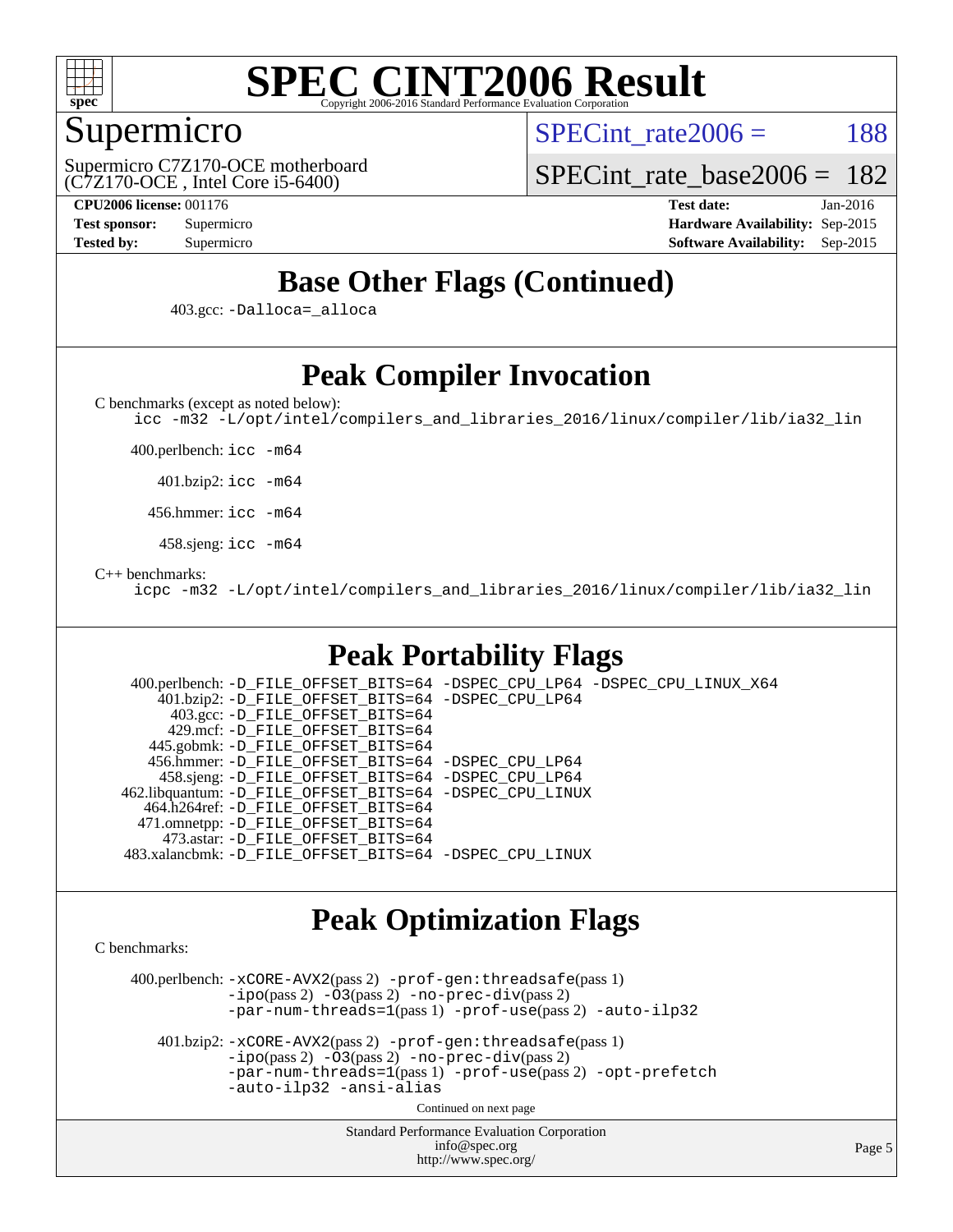

# Supermicro

SPECint rate $2006 = 188$ 

(C7Z170-OCE , Intel Core i5-6400) Supermicro C7Z170-OCE motherboard

SPECint rate base  $2006 = 182$ 

**[CPU2006 license:](http://www.spec.org/auto/cpu2006/Docs/result-fields.html#CPU2006license)** 001176 **[Test date:](http://www.spec.org/auto/cpu2006/Docs/result-fields.html#Testdate)** Jan-2016 **[Test sponsor:](http://www.spec.org/auto/cpu2006/Docs/result-fields.html#Testsponsor)** Supermicro **[Hardware Availability:](http://www.spec.org/auto/cpu2006/Docs/result-fields.html#HardwareAvailability)** Sep-2015 **[Tested by:](http://www.spec.org/auto/cpu2006/Docs/result-fields.html#Testedby)** Supermicro **[Software Availability:](http://www.spec.org/auto/cpu2006/Docs/result-fields.html#SoftwareAvailability)** Sep-2015

# **[Peak Optimization Flags \(Continued\)](http://www.spec.org/auto/cpu2006/Docs/result-fields.html#PeakOptimizationFlags)**

```
 403.gcc: -xCORE-AVX2 -ipo -O3 -no-prec-div
         429.mcf: basepeak = yes
       445.gobmk: -xCORE-AVX2(pass 2) -prof-gen:threadsafe(pass 1)
                -prof-use(pass 2) -par-num-threads=1(pass 1) -ansi-alias
       456.hmmer: -xCORE-AVX2 -ipo -O3 -no-prec-div -unroll2 -auto-ilp32
        458.sjeng: -xCORE-AVX2(pass 2) -prof-gen:threadsafe(pass 1)
                -i\text{po}(pass 2) -\ddot{o}3(pass 2)-no-prec-div(pass 2)
                -par-num-threads=1(pass 1) -prof-use(pass 2) -unroll4
                -auto-ilp32
   462.libquantum: basepeak = yes
      464.h264ref: -xCORE-AVX2(pass 2) -prof-gen:threadsafe(pass 1)
                -ipo(pass 2) -O3(pass 2) -no-prec-div(pass 2)
                -par-num-threads=1(pass 1) -prof-use(pass 2) -unroll2
                -ansi-alias
C++ benchmarks: 
      471.omnetpp: -xCORE-AVX2(pass 2) -prof-gen:threadsafe(pass 1)
                -ipo(pass 2) -O3(pass 2) -no-prec-div(pass 2)
                -par-num-threads=1(pass 1) -prof-use(pass 2) -ansi-alias
                -opt-ra-region-strategy=block -Wl,-z,muldefs
                -L/sh -lsmartheap
        473.astar: basepeak = yes
   483.xalanchmk: basepeak = yesPeak Other Flags
C benchmarks:
```
403.gcc: [-Dalloca=\\_alloca](http://www.spec.org/cpu2006/results/res2016q1/cpu2006-20160106-38547.flags.html#b403.gcc_peakEXTRA_CFLAGS_Dalloca_be3056838c12de2578596ca5467af7f3)

The flags files that were used to format this result can be browsed at <http://www.spec.org/cpu2006/flags/Intel-ic16.0-official-linux64.html> <http://www.spec.org/cpu2006/flags/Supermicro-Platform-Settings-V1.2-revH.html>

You can also download the XML flags sources by saving the following links:

<http://www.spec.org/cpu2006/flags/Intel-ic16.0-official-linux64.xml>

<http://www.spec.org/cpu2006/flags/Supermicro-Platform-Settings-V1.2-revH.xml>

Standard Performance Evaluation Corporation [info@spec.org](mailto:info@spec.org) <http://www.spec.org/>

Page 6